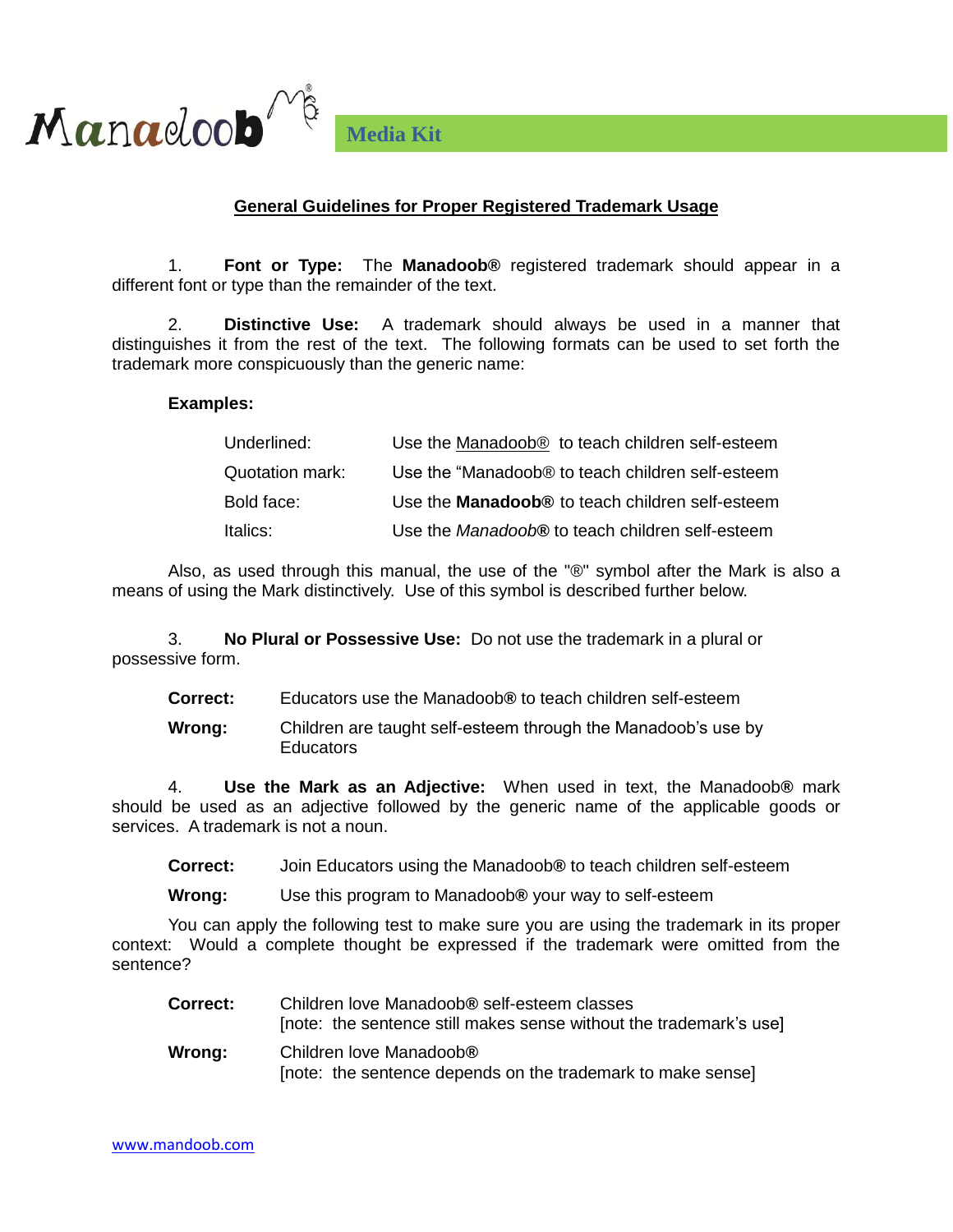

5. **Do not Use the Mark as a Verb:** Trademarks are proper adjectives and should never be used as verbs.

**Correct:** Your children will love attending Manadoob® self-esteem classes

**Wrong:** If children Manadoob® once, they'll be hooked on the self-esteem classes

6. **Use the Mark Alone:** Do not join the trademark to other words, either as one word or by means of a hypthen.

**Wrong:** After kids try the self-esteem classes, they'll be part of Manadoob-mania

7. **Use the Proper Trademark Notice:** Identify the trademark as registered or unregistered. Please contact Sadiki for up-to-date registration information on the status of its marks:

**®** for a registered trademark or service mark

™ for an unregistered trademark

SM for an unregistered service mark

8. **Acknowledge the Trademarks of Others:** When using another company's trademark, you should acknowledge that it belongs to that company. The first letter of the product name or service should be capitalized, and the name should be followed with an asterisk that refers to a footnote identifying the owner of the mark.

**Example:** Educators using the Manadoob® program will team with WeightWatchers\* to provide an obesity curriculum.

\* WeightWatchers is a registered trademark of Weight Watchers International, Inc.

9. **Licensees Should Acknowledge that the Marks are Used Under License:**  Any licensee or other third party supplier or strategic partner should include the following legend at least once in connection with any advertising or promotional materials for services:

Manadoob® and the Manadoob logo are trademarks of Sadiki LLC, used under license.